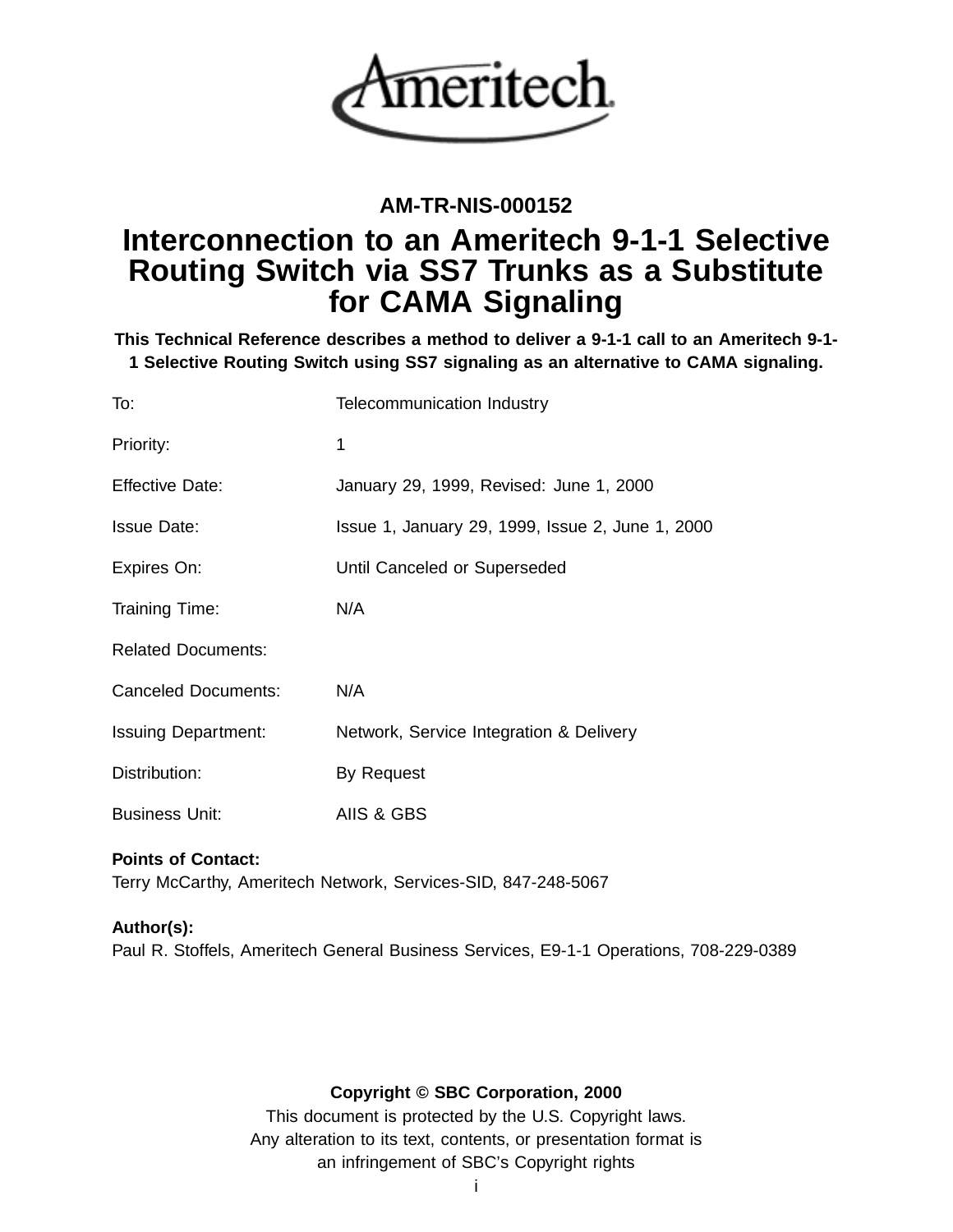#### **Table of Contents**

| 1 <sub>1</sub> | <b>GENERAL INFORMATION</b>                                                       | 3              |  |
|----------------|----------------------------------------------------------------------------------|----------------|--|
| 2.             | <b>PURPOSE</b>                                                                   | 3              |  |
| 3.             | <b>CHANGE AND REISSUE</b>                                                        |                |  |
| 4.             | <b>INTERFACE DESCRIPTION</b>                                                     |                |  |
|                | 4.1.<br><b>WIRELINE INTERFACE</b>                                                | $\overline{4}$ |  |
|                | 4.2.<br><b>WIRELESS INTERFACE</b>                                                | $\overline{4}$ |  |
|                | 4.3.<br>SS7 CALL SET UP FIELD USAGE                                              | $\overline{4}$ |  |
|                | SS7 HANDLING OF THE CHARGE PARTY NUMBER AND CALLING<br>44<br>PARTY NUMBER FIELDS | $\overline{4}$ |  |
| 5.             | 9-1-1 ROUTING VALUES TABLE: CAMA - SS7                                           | 5              |  |
| 6.             | SS7 IAM CALL SETUP FOR 9-1-1                                                     | 6              |  |
|                | <b>OCTET NAME OR VALUE: COMMENTS</b><br>6.1.                                     | 6              |  |
|                | 6.1.1. FIXED MANDATORY PARAMETERS                                                | $\overline{7}$ |  |
|                | VARIABLE MANDATORY PARAMETERS<br>6.1.2                                           | $\overline{7}$ |  |
|                | 6.1.3. OPTIONAL PARAMETERS                                                       | $\overline{7}$ |  |
| 7 <sub>1</sub> | CAMA AND SS7 CALL COMPLETION AND TEAR DOWN PROCEDURES                            | 9              |  |
| 8.             | <b>ACRONYMS</b>                                                                  | 9              |  |
| 9.             | <b>REFERENCES</b>                                                                | 10             |  |

## **Copyright © SBC Service, Inc. 2000**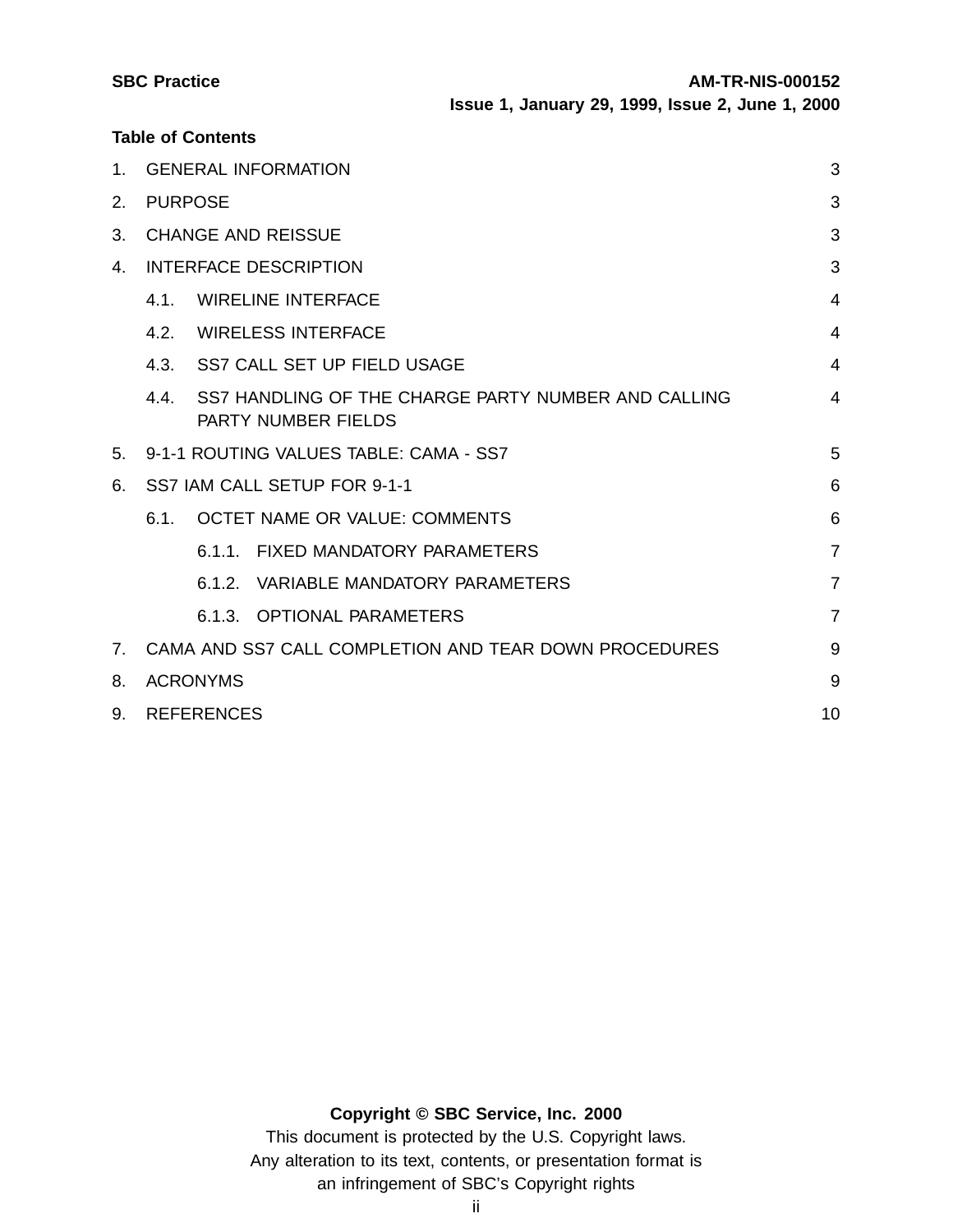## **TECHNICAL REFERENCE NOTICE**

This Technical Reference describes a method to deliver a 9-1-1 call to an Ameritech 9-1-1 Selective Routing Switch using SS7 signaling as an alternative to CAMA signaling.

Ameritech reserves the right to revise this document for any reason including, but not limited to, conformity with standards promulgated by various agencies, utilization of advances in the state of the technical arts, or the reflection of changes in the design of any equipment, techniques or procedures described or referred to herein.

**AMERITECH MAKES NO REPRESENTATION OR WARRANTY, EXPRESS OR IMPLIED, WITH RESPECT TO THE SUFFICIENCY, ACCURACY, OR UTILITY OF ANY INFORMATION OR OPINION CONTAINED HEREIN. AMERITECH EXPRESSLY ADVISES THAT ANY USE OF OR RELIANCE UPON THIS TECHNICAL REFERENCE IS AT THE RISK OF THE USER AND THAT AMERITECH SHALL NOT BE LIABLE FOR ANY DAMAGE OR INJURY IN-CURRED BY ANY PERSON ARISING OUT OF THE SUFFICIENCY, ACCURACY, OR UTILITY OF ANY INFORMATION OR OPINION CONTAINED HEREIN.**

This document is not to be construed as a suggestion to any manufacturer to modify or change any of its products, nor does this document represent any commitment by Ameritech, to purchase any product whether or not it provides the described characteristics.

Ameritech does not recommend products, and nothing contained herein is intended as a commendation of any product to anyone.

Nothing contained herein shall be construed as conferring by implication, estoppel, or otherwise any license or right under any patent, whether or not the use of any information herein necessarily employs an invention of any existing or later issued patent.

Ameritech reserves the right not to offer any or all of these services and to withdraw any or all of them at any future time.

With respect to services offered pursuant to tariff, however, the terms and conditions of the service offering are determined by the tariff itself and applicable laws and regulations.

For further information, contact the APEx Help Desk at 847-248-4328.

#### **Copyright © SBC Service, Inc. 2000**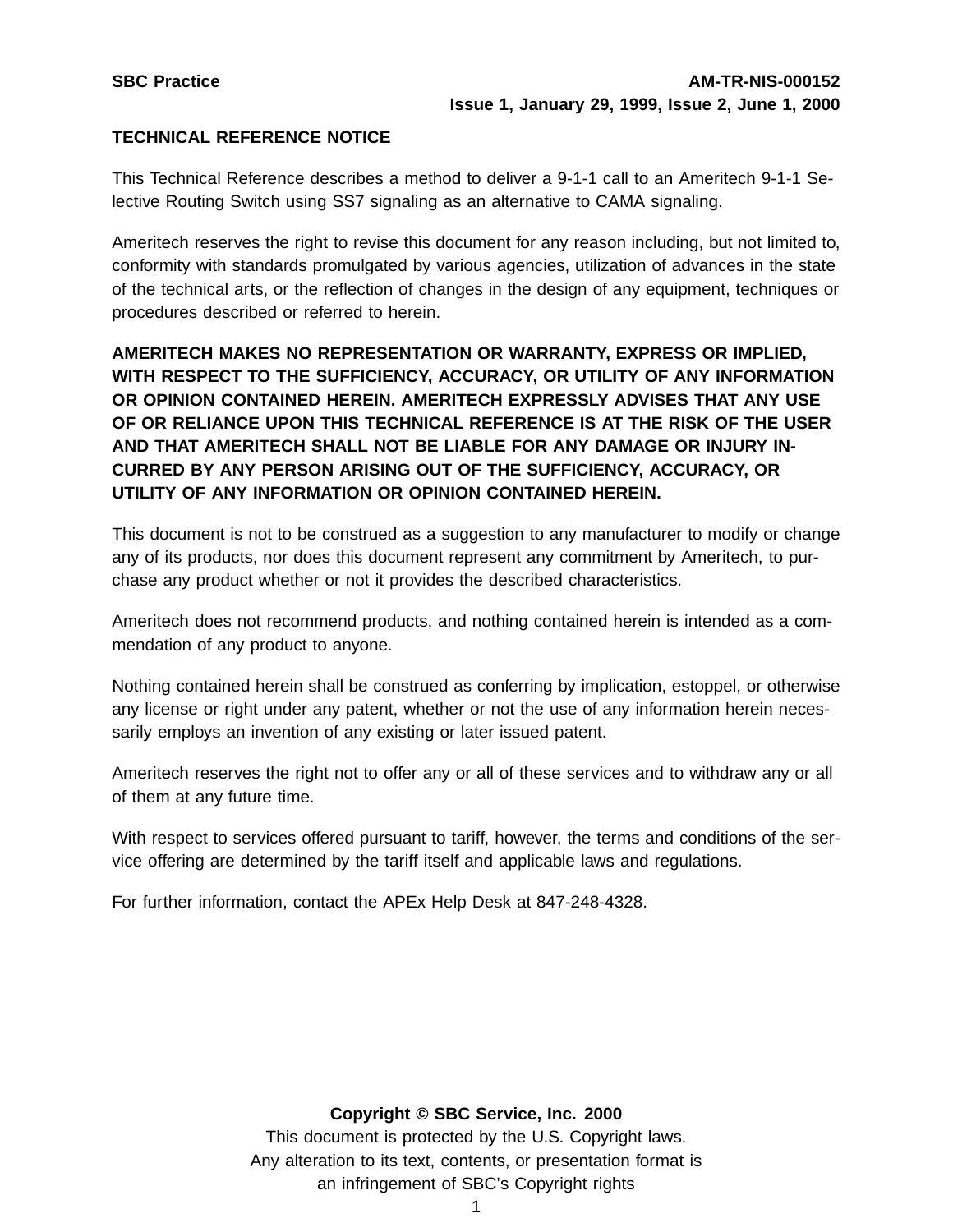**SBC Practice AM-TR-NIS-000152 Issue 1, January 29, 1999, Issue 2, June 1, 2000**

# **Copyright © SBC Service, Inc. 2000**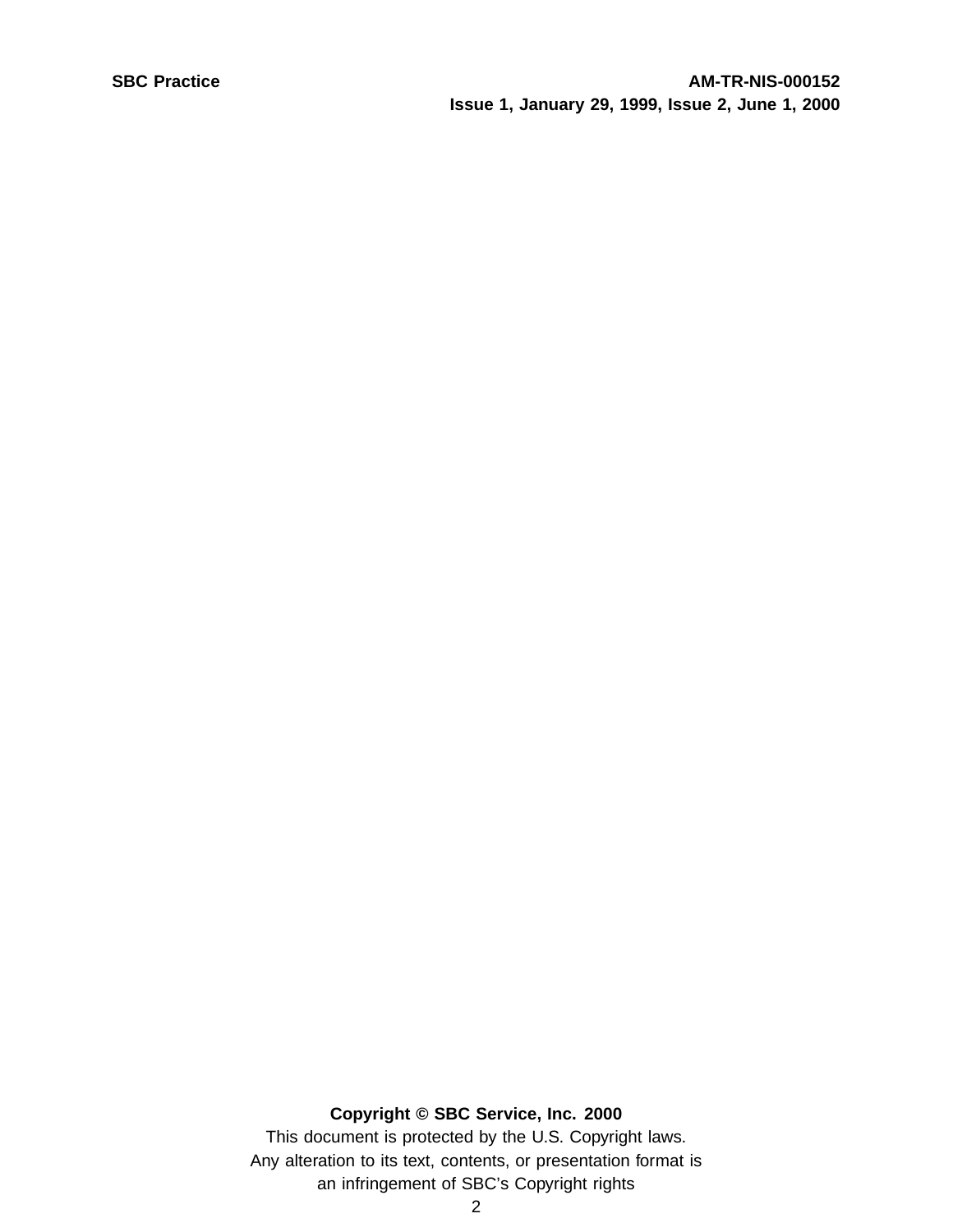#### **1. GENERAL INFORMATION**

The main purpose of this technical reference is to describe a method to deliver a 9-1-1 call to an Ameritech 9-1-1 Selective Routing Switch using SS7 signaling as an alternative to CAMA signaling. This interface defines signaling parameters that will allow the delivery of both wireline and wireless 9-1-1 calls into the Ameritech 9-1-1 Network.

This interface will allow the delivery of a wireline caller's telephone number (i.e., ANI or CPN) to be used for 9-1-1 selective routing and call delivery purposes. This interface will also allow for the delivery of a pANI representing a wireless caller's location for 9-1-1 selective routing and call delivery purposes. In this document the reference to "T1.113.3" is to a chapter in Telcordia document GR-246-CORE, and not to an American National Standards Institute (ANSI) document.

#### **2. PURPOSE**

The purpose of this document is to provide a technical description for interconnecting to an Ameritech 9-1-1 Selective Routing Switch via SS7 Trunking.

## **3. CHANGE AND REISSUE**

This is the second issue of this document. This section will show future changes and modifications.

This document replaces AM-TR-NIS-000152 , Issue 1, January 29, 1999 and incorporates the following significant changes:

- This corrects <sup>a</sup> typographical omission regarding the screening indicator field (previously defined in ANSI T1.113.3 standard, but missing from text). This field is included in the Calling Party Number parameter of the Initial Address Message.
- This clarifies that 9-1-1 calls do not always provide answer supervision toward the originating caller's office.
- This adds clarification that PSAP conditions may require that <sup>a</sup> separate trunk group is required per originating NPA from multi-NPA end offices.

# **4. INTERFACE DESCRIPTION**

This section describes how service providers can terminate to an Ameritech 9-1-1 Selective Routing Switch via SS7 Trunking.

#### **Copyright © SBC Service, Inc. 2000**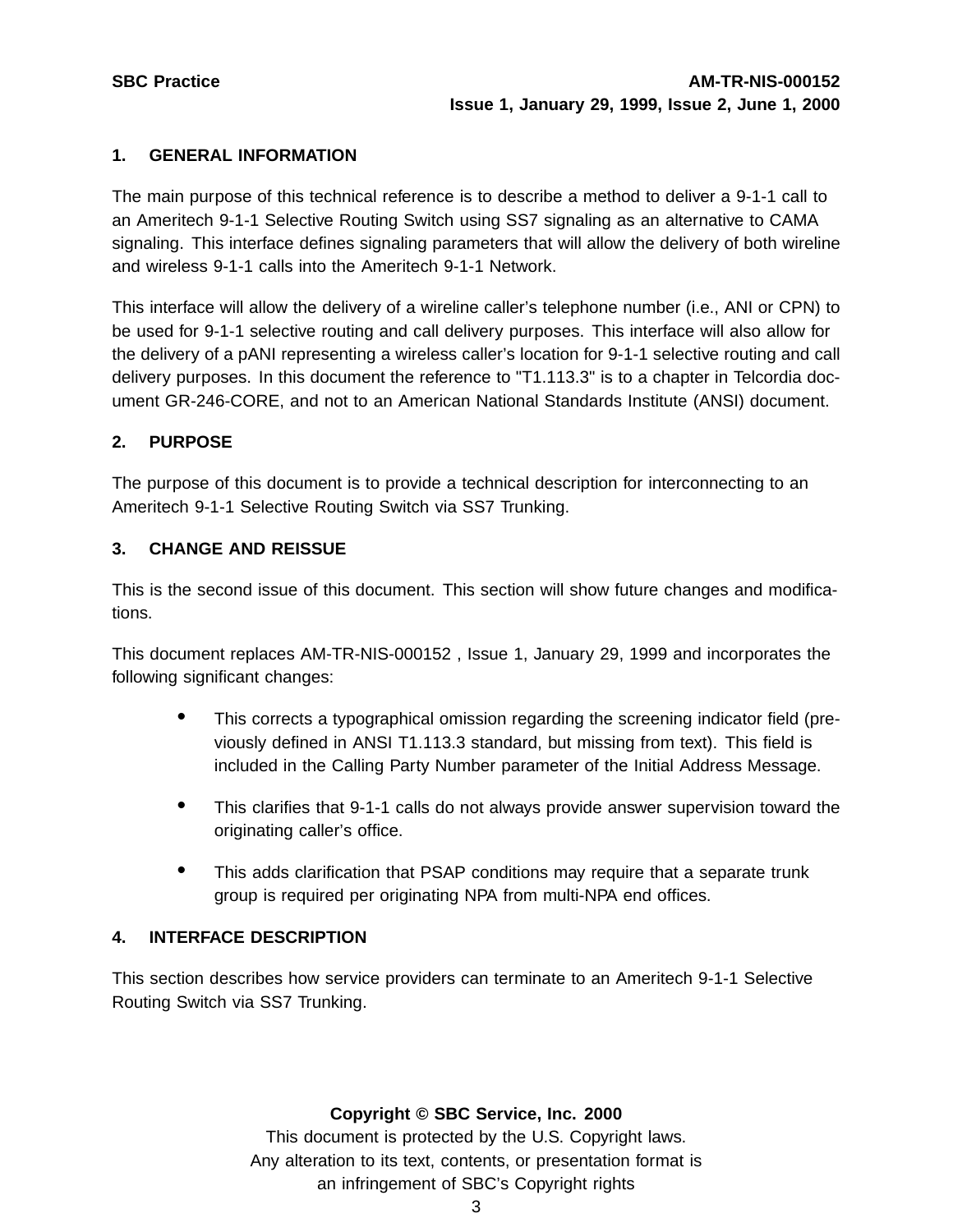#### **4.1. WIRELINE INTERFACE**

When a wireline 9-1-1 call is originated using CAMA signaling, the 9-1-1 network uses what is known as the caller's ANI (Automatic Number Identification) for selective routing purposes. When a wireline 9-1-1 call is originated using SS7 signaling, the 9-1-1 network uses what is known as either the caller's Charge Party Number (Billing Number) or Calling Party Number (CPN) for selective routing purposes.

## **4.2. WIRELESS INTERFACE**

When a wireless 9-1-1 call is originated, the 9-1-1 network uses what is known as a "pseudo-ANI" (pANI) to identify the cell sector from which the wireless 9-1-1 call originates.

In the case of a wireless call, the 9-1-1 system will use a pANI associated with the geographic coverage area of a wireless tower face (of call origination) as the routing key. This document will only address the wireless situation where the pANI, representing the tower face is passed through the 9-1-1 network to the PSAP. This document will NOT address the situation where the call setup is from a wireless caller and both the caller's Mobile Directory Number (MDN) and originating Cell Face Location (pANI) are sent through the network to the PSAP.

# **4.3. SS7 CALL SET UP FIELD USAGE**

A wireline/wireless SS7 call setup is originated by transmitting an Initial Address Message (IAM) between the originating and terminating offices using standard SS7 signaling protocols and hardware interfaces. The dialed number; "9-1-1" is placed in the "Called Party Number" field of the SS7 IAM setup message. The caller's ANI/pANI is placed in either the "Charge Party Number" or the "Calling Party Number" field of the IAM (based on the conditions described in more detail below).

# **4.4. SS7 HANDLING OF THE CHARGE PARTY NUMBER AND CALLING PARTY NUM-BER FIELDS**

In SS7 signaling there are two fields that can be used to transmit a telephone number (i.e., ANI/pANI) related to the caller. These are the Charge Party Number, and the Calling Party Number fields. If the SS7 setup contains values in these two fields that differ, then the 9-1-1 Selective Routing Switch is programmed to select one over the other for routing purposes according to an option set in the particular 9-1-1 Selective Routing switch.

In the default condition, the Charge Party Number takes precedence over the Calling Party Number field for routing purposes. However, in certain instances, the Calling party Number field takes precedence over the Charge Party Number field. At this time, most of the Selective Routing Switches in the Ameritech region route according to the default condition.

# **Copyright © SBC Service, Inc. 2000**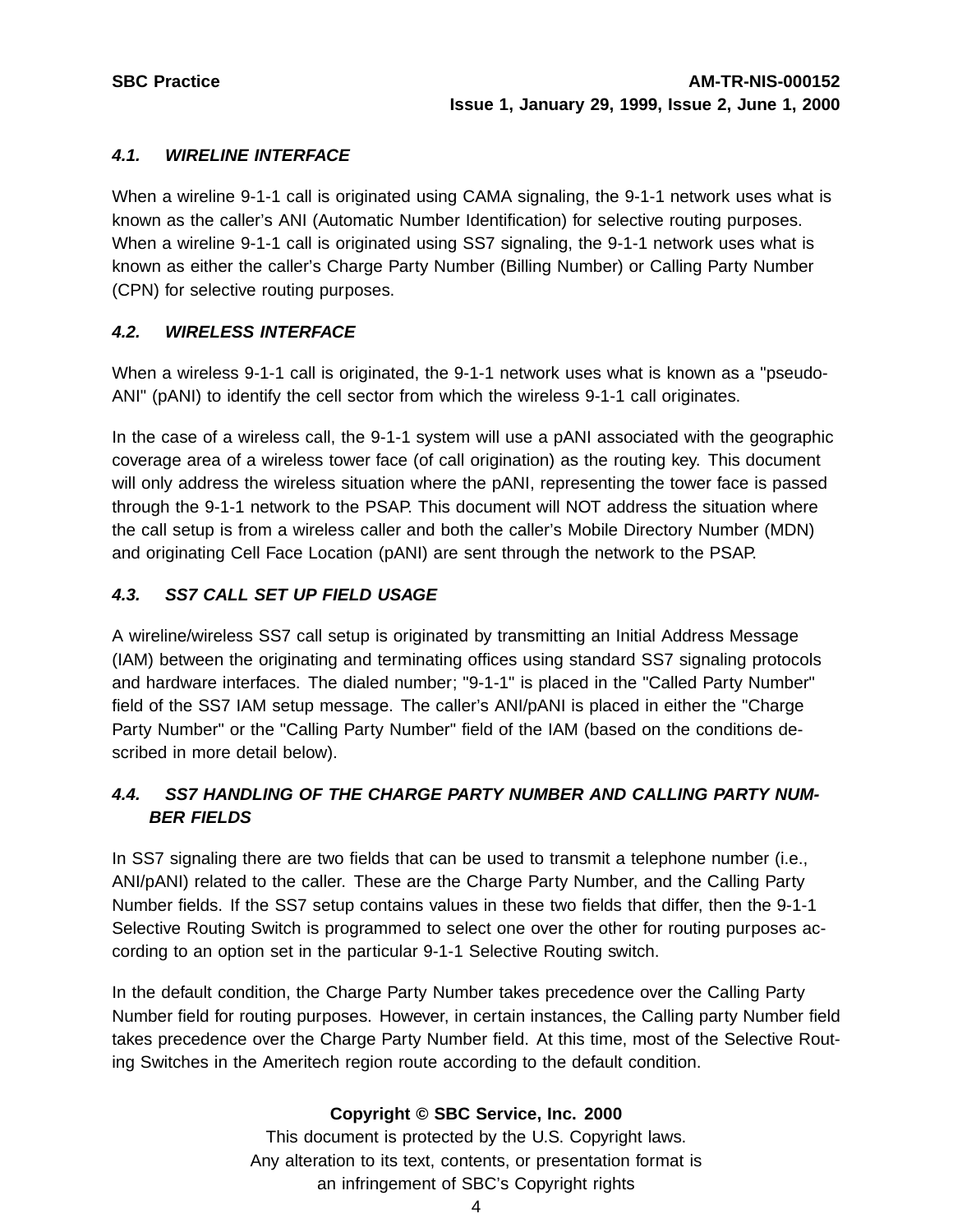**NOTE:** The 9-1-1 system that service is being provided for will dictate both the Charge Party Number/CPN field precedence, and whether or not SS7 signaling is allowed under legal and/or regulatory conditions.

Each SS7 trunk group is limited to the delivery of a single NPA (of ANI/pANI) until such time as either: A) the E9-1-1 selective routing switch can handle multiple NPA call deliveries on an SS7 trunk -OR- B) ALL of the PSAPs receiving calls from the originating office (whether via primary route, overflow route, or transfer conditions) are converted to 10 digit signaling. The specific 9- 1-1 system(s) and router(s) that the trunks are used for will dictate whether or not more than one NPA of ANI/pANI can be delivered on the same incoming SS7 trunk group.

# **5. 9-1-1 ROUTING VALUES TABLE: CAMA - SS7**

The following table (Table 1) compares the particular fields relevant to a 9-1-1 call setup. Since this document describes SS7 as an alternative to CAMA signaling, CAMA signaling values are included for comparative purposes.

| Value                                                              | CAMA                                         | SS7 (w/Charge Party<br>Number precedence over<br>CPN)                                                                            | SS7 (w/CPN precedence<br>over Charge Party Num-<br>ber)                                                                           |
|--------------------------------------------------------------------|----------------------------------------------|----------------------------------------------------------------------------------------------------------------------------------|-----------------------------------------------------------------------------------------------------------------------------------|
| <b>Dialed Number</b>                                               | $"9-1-1"$                                    | $"9-1-1"$                                                                                                                        | $"9-1-1"$                                                                                                                         |
| Transmitted Dialed Num-<br>ber                                     | "911" or "11"                                | "911"                                                                                                                            | "911"                                                                                                                             |
| Transmitted Location of<br><b>Dialed Number</b>                    | In Called Number field                       | In Called party Number<br>field                                                                                                  | In Called party Number<br>field                                                                                                   |
| Caller's ANI/pANI Length                                           | 7 Digits                                     | 10 Digits                                                                                                                        | 10 Digits                                                                                                                         |
| Caller's ANI Location (or<br>pANI in case of a wire-<br>less call) | In ANI field                                 | In Charge Party Number<br>field or in Calling Party<br>Number field, if Charge<br>Party Number field is<br><b>Blank/Not Used</b> | In Calling Party Number<br>field or in Charge Party<br>Number field, if Calling<br>Party Number field is<br><b>Blank/Not Used</b> |
| Information Digit(s)                                               | Single I Digit                               | <b>Optional Double II Digit</b>                                                                                                  | Optional Double II Digit                                                                                                          |
| Info Digit Location                                                | In ANI field preceding 7<br><b>DIGIT ANI</b> | In OLI field (if included)                                                                                                       | In OLI field (if included)                                                                                                        |
| Allow Wireless MDN to<br>be transmitted in Call<br>Setup           | <b>NO</b>                                    | Yes (In Calling Party)<br>Number field)                                                                                          | Yes (In Charge Party<br>Number field)                                                                                             |

#### **Copyright © SBC Service, Inc. 2000**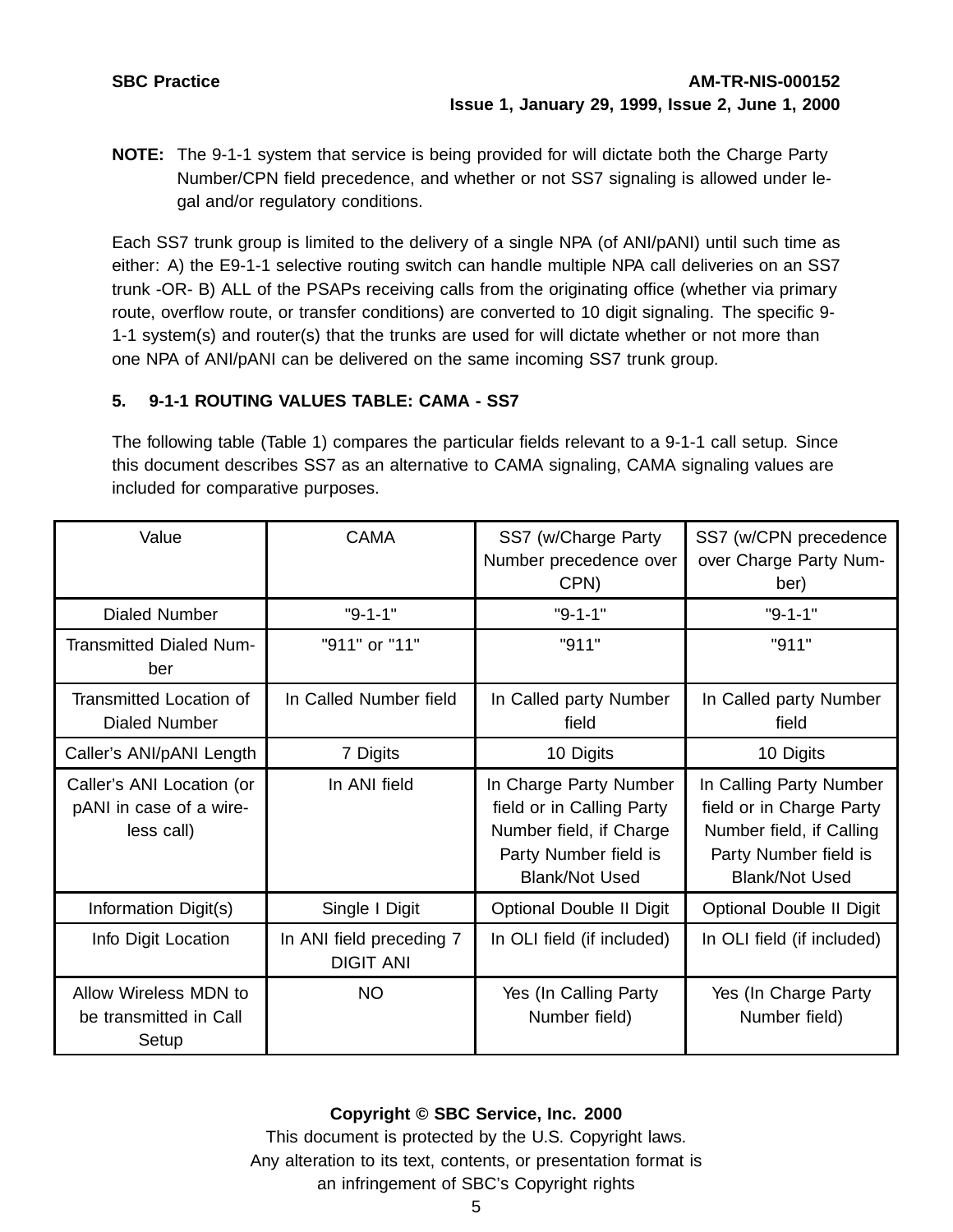**SBC Practice AM-TR-NIS-000152 Issue 1, January 29, 1999, Issue 2, June 1, 2000**

| <b>MDN</b> Transmitted to<br><b>PSAP</b> | ΝO                                      | NO                             | NO.                            |
|------------------------------------------|-----------------------------------------|--------------------------------|--------------------------------|
| <b>Originating Condition</b>             | Loop Start toward 911<br><b>Network</b> | IAM toward 911 Network         | IAM toward 911 Network         |
| Far End Response                         | Wink Start with Reverse                 | <b>Standard SS7 Call Setup</b> | <b>Standard SS7 Call Setup</b> |
|                                          | <b>Battery Signaling</b>                | Messages                       | Messages                       |
| Reference Document for                   |                                         | Bellcore GR-246-CORE           | Bellcore GR-246-CORE           |
| <b>Signaling Standard</b>                |                                         | Chapter T1.113.3               | Chapter T1.113.3               |
| Comments                                 | <b>Uses Standard CAMA</b>               | Uses Standard SS7 Sig-         | Uses Standard SS7 Sig-         |
|                                          | Signaling                               | naling Values                  | naling Values                  |

Table 1, 9-1-1 Routing values table: CAMA - SS7

# **6. SS7 IAM CALL SETUP FOR 9-1-1**

The following items are intended to represent the typical SS7 message parameters in the 9-1-1 IAM Call Setup Message. This list is NOT all inclusive, so any other required SS7 setup parameter items not specifically listed in this section should be treated the same as any other standard SS7 call. Further details, technical specifications, rules, and formatting of the SS7 message set can be found in Bellcore GR-246-CORE. chapter T1.113.3.

This document outlines acceptable values of fields involved with a 9-1-1 IAM call setup message. Alternative values for many of these fields may be acceptable, based on standard SS7 signaling specifications. In the case of a discrepancy between this document, and other formal technical specifications, in reference to the NON-9-1-1 specific fields, the technical specifications supersede this document. In the cases of the Originating Line Identification (OLI), Calling Party Category (CPcat), Called Party Number, Calling Party Number, and Charge Party Number fields, this document represent values that have been found to be acceptable in a 9-1-1 call setup scenario.

# **6.1. OCTET NAME OR VALUE: COMMENTS**

Forward Sequence Number, and Forward Sequence Indicator Bit: Follow the rules in T1.113.3 for Standard SS7 setup messages.

Length Indicator: Follow the rules in T1.113.3 for Standard SS7 setup messages.

Service Indicator Octet: Follow the rules in T1.113.3 for Standard SS7 setup messages. Service Indicator: ISDN user part, Network Indicator: National Network, and Priority 0 or 1 are acceptable values.

# **Copyright © SBC Service, Inc. 2000**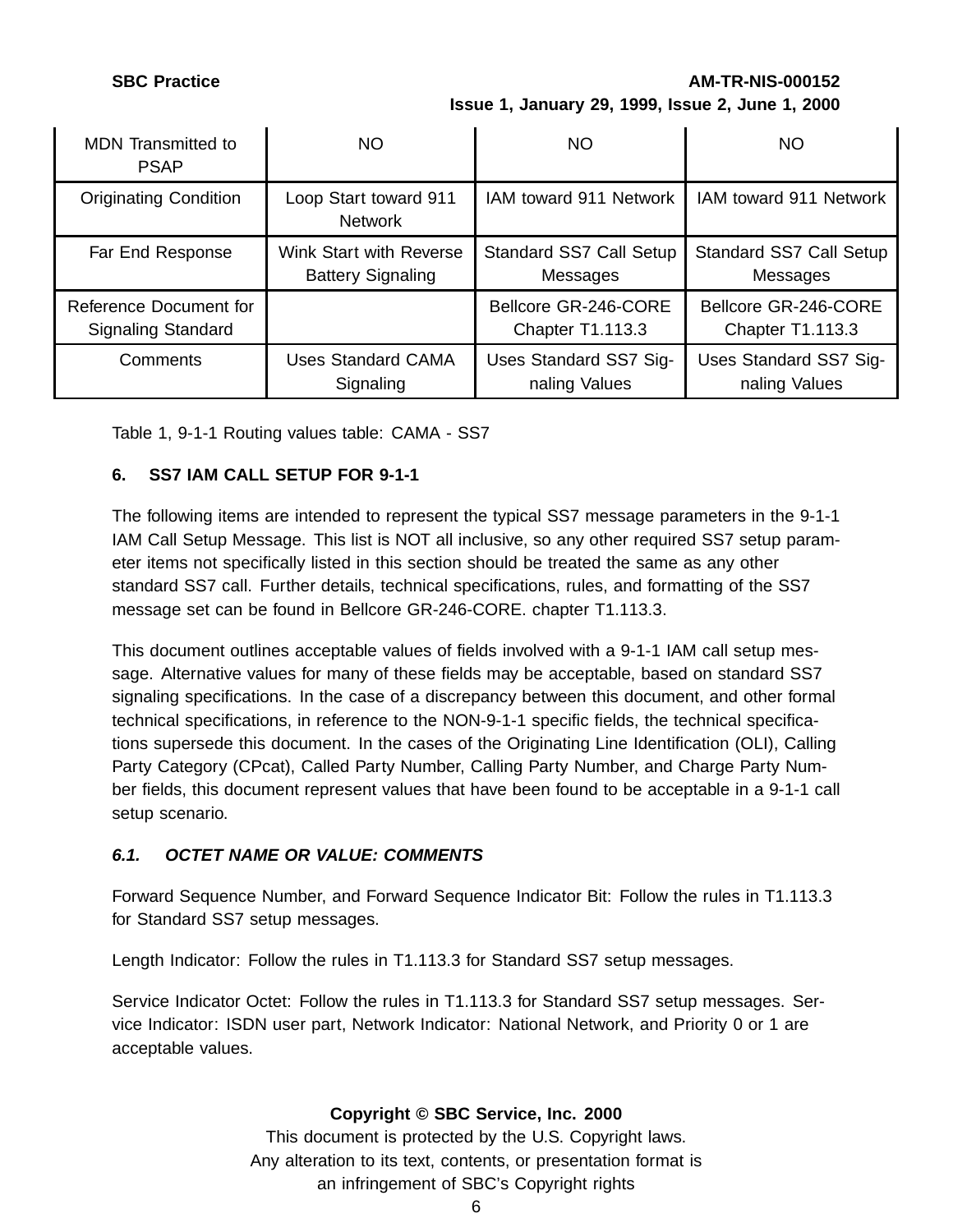Destination Point Code Octets: Follow the rules in T1.113.3 for Standard SS7 setup messages. Use the Destination Point Code for the far end of the 9-1-1 circuit as provided by Ameritech.

Originating Point Code Octets: Follow the rules in T1.113.3 for Standard SS7 setup messages. Use the Originating Point Code of the switch originating the 9-1-1 call.

Signaling Link Selection: Follow the rules in T1.113.3 for Standard SS7 setup messages.

Circuit Identification Code Octets: Follow the rules in T1.113.3 for Standard SS7 setup messages.

## 6.1.1. FIXED MANDATORY PARAMETERS

Message Type: 01H (01 - Hex); IAM message type is required on an IAM setup message.

Nature of Connection Indicator: Follow the rules in T1.113.3 for Standard SS7 setup messages for: Satellite Indicator, Continuity Check Indicator, and Echo Control Device Indicator.

Forward Call Indicators: Follow the rules in T1.113.3 for Standard SS7 setup messages for National/International Call Indicator, End to End Method Indicator, Interworking Indicator, ISDN User Part Indicator, ISDN User Part Preference Indicator, ISDN Access Indicator, Translated Called Number Indicator, and QoR Attempt Indicator.

Calling Party Category (CPcat): Follow the rules in T1.113.3 for Standard SS7 setup messages. The CPcat for an ordinary calling subscriber (0AH), or emergency service call (E0H) may be used. Do NOT use the CPcat for a high priority emergency service call (E1H).

# 6.1.2. VARIABLE MANDATORY PARAMETERS

Pointer Octets: Follow the rules in T1.113.3 for Standard SS7 setup messages.

User Service information Octets: Follow the rules in T1.113.3 for Standard SS7 setup messages.

Called Party Number Octets: Follow the rules in T1.113.3 for Standard SS7 setup messages. The called number "9-1-1" will be an odd number of address signals, a National Significant Number, and use the ISDN telephony numbering plan.

#### 6.1.3. OPTIONAL PARAMETERS

Calling Party Number: Follow the rules in T1.113.3 for Standard SS7 setup messages for quantity of address signals (10 digits), Nature of Address (National Significant Number), Numbering Plan (ISDN Telephony), Screening Indicator (User Provided, Screening Passed OR Network

#### **Copyright © SBC Service, Inc. 2000**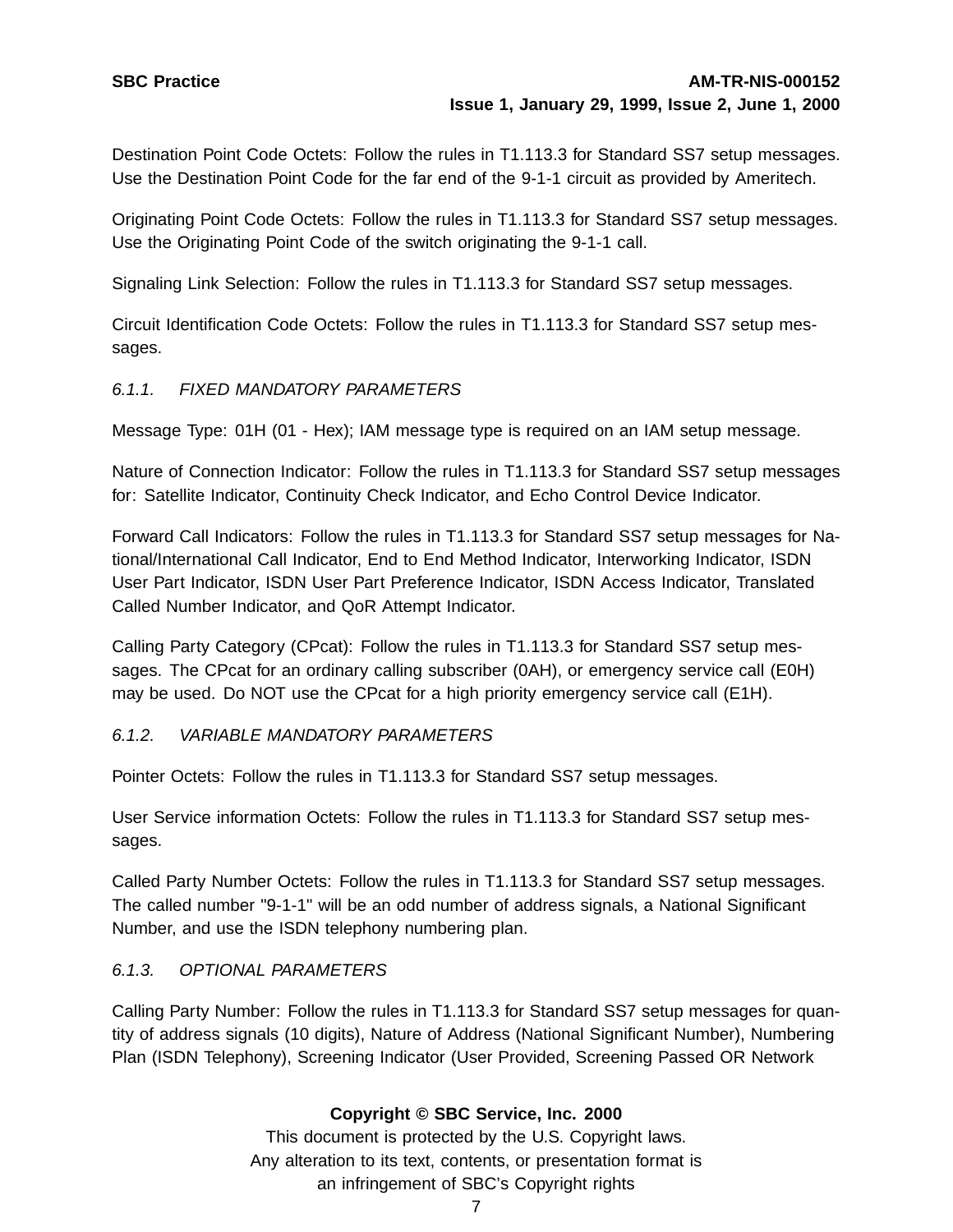Provided), and Presentation Indicator (ignored in the case of a 9-1-1 call). In cases where the 9-1-1 network is programmed to have the Calling Party Number supersede the Charge Party Number for routing purposes, then this field will take precedence over the Charge Party Number.

The following two conditions further describe the use of this field:

- A. If this optional parameter is used without a Charge Party Number, this is the caller's ANI (wireline calls) or pANI (wireless calls).
	- **NOTE:** The Screening Indicator shall be coded as "user provided, screening passed" 01H when a Calling Party Number is provided by the user and it passes screening. A Screening Indicator value of "network provided" 11H shall be sent when the originating network provides the number in the Calling Party Number parameter. Screening Indicator values of "user provided, screening failed" 10H and "user provided, not screened" 00H will cause the E9-1-1 network to apply default routing to calls where the Charge Party Number is programmed to take precedence over the Calling Party Number.
- B. If this optional parameter is used with a Charge Party Number, then the Charge Party Number will be used for routing and display purposes in the 9-1-1 network (in areas where the Calling Party Number is not programmed to supersede the Charge Party Number). In the case of a wireless call in the standard router configuration, where the Charge Party Number is populated with the pANI, this parameter may be populated with another number, such as the MDN. Note however that the MDN will not be used at all by the 9-1-1 network in this particular situation and the use of separate numbers between the Charge Party Number and the Calling Party Number serves no purpose for the 9-1-1 system.

Jurisdiction Code: Follow the rules in T1.113.3 for Standard SS7 setup messages. The jurisdiction code is populated with the NPANXX combination of the originating MSC.

Charge Party Number: Follow the rules in T1.113.3 for Standard SS7 setup messages. The Nature of Address Indicator should be set for ANI of Calling Party; National Number. The Numbering Plan should be ISDN Telephony. The Odd/Even Indicator should be appropriate for the 10 digit Address Signal used to indicate the ANI (or pANI) of the 9-1-1 caller. See the discussion above regarding the Calling Party Number field for further details as to how this field is affected by various options activated within the Ameritech 9-1-1 network.

Originating Line Identification (OLI): Follow the rules in T1.113.3 for Standard SS7 setup messages. This value is not required, and may be omitted. If this optional parameter is used in the case of a wireless call, it should be populated with the value 3DH (Cellular Service Type 1),

# **Copyright © SBC Service, Inc. 2000**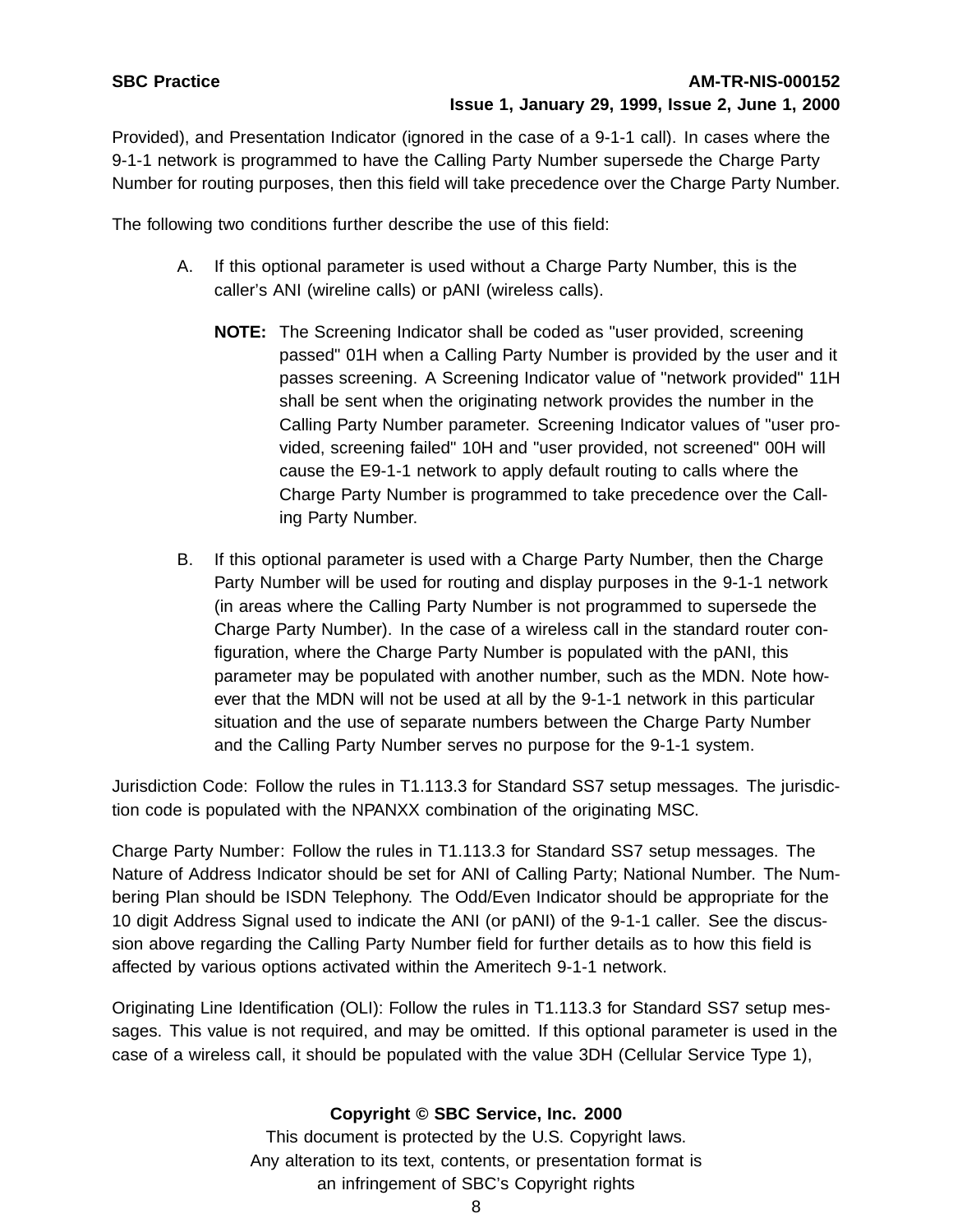# **SBC Practice AM-TR-NIS-000152 Issue 1, January 29, 1999, Issue 2, June 1, 2000**

3EH (Cellular Service Type 2), or 3FH (Cellular Service Roaming). If there is an ANI failure, and the ANI (or pANI as appropriate) is not available, this parameter should be populated with 02H (ANI Failure). Although wireless calls are encouraged to use and populate this parameter with the appropriate wireless value representing the caller's II digit combination, it is not required. If this parameter is not included in the IAM message, the 9-1-1 system will treat it as a value of 00H (wireline service).

# **7. CAMA AND SS7 CALL COMPLETION AND TEAR DOWN PROCEDURES**

When the 9-1-1 caller disconnects, the caller's originating end office is responsible to send either an "on-hook" signal (CAMA signaling) or a "release message" (SS7 signaling) to the far end switch. The far end switch will respond with either an "on-hook" condition (CAMA signaling) or send a "Release Complete" message (SS7 Signaling) to the caller's switch.

In the case where the PSAP disconnects first, the same procedure is applied, but the direction of the signals is reversed.

In the case of SS7 signaling, the Release Message, the Release Complete Message, and other SS7 setup messages are part of the standard SS7 Signaling Message sets. There are no special values specific to a 9-1-1 call. Therefore, this documentation does not elaborate on the details of the other standard SS7 call messages.

**NOTE:** Calls to 9-1-1 are generally considered to be "free calls." As such, the Ameritech E9-1-1 system may not return answer supervision toward the caller upon the PSAP answering the call. The originating switch must be able to allow 9-1-1 calls to remain stable (i.e, not be torn down after some arbitrary period of time), even if no SS7 answer supervision messages are returned toward the caller's originating office.

# **8. ACRONYMS**

| <b>ANI</b>              | Automatic Number Identification          |
|-------------------------|------------------------------------------|
| <b>CAMA</b><br>counting | Centralized Automatic Message Ac-        |
| <b>CPN</b>              | <b>Calling Party Number</b>              |
| $E9-1-1$                | Enhanced 9-1-1                           |
| <b>FCC</b>              | <b>Federal Communications Commission</b> |
| <b>IAM</b>              | Initial Address Message                  |
| MDN                     | <b>Mobile Directory Number</b>           |

#### **Copyright © SBC Service, Inc. 2000**